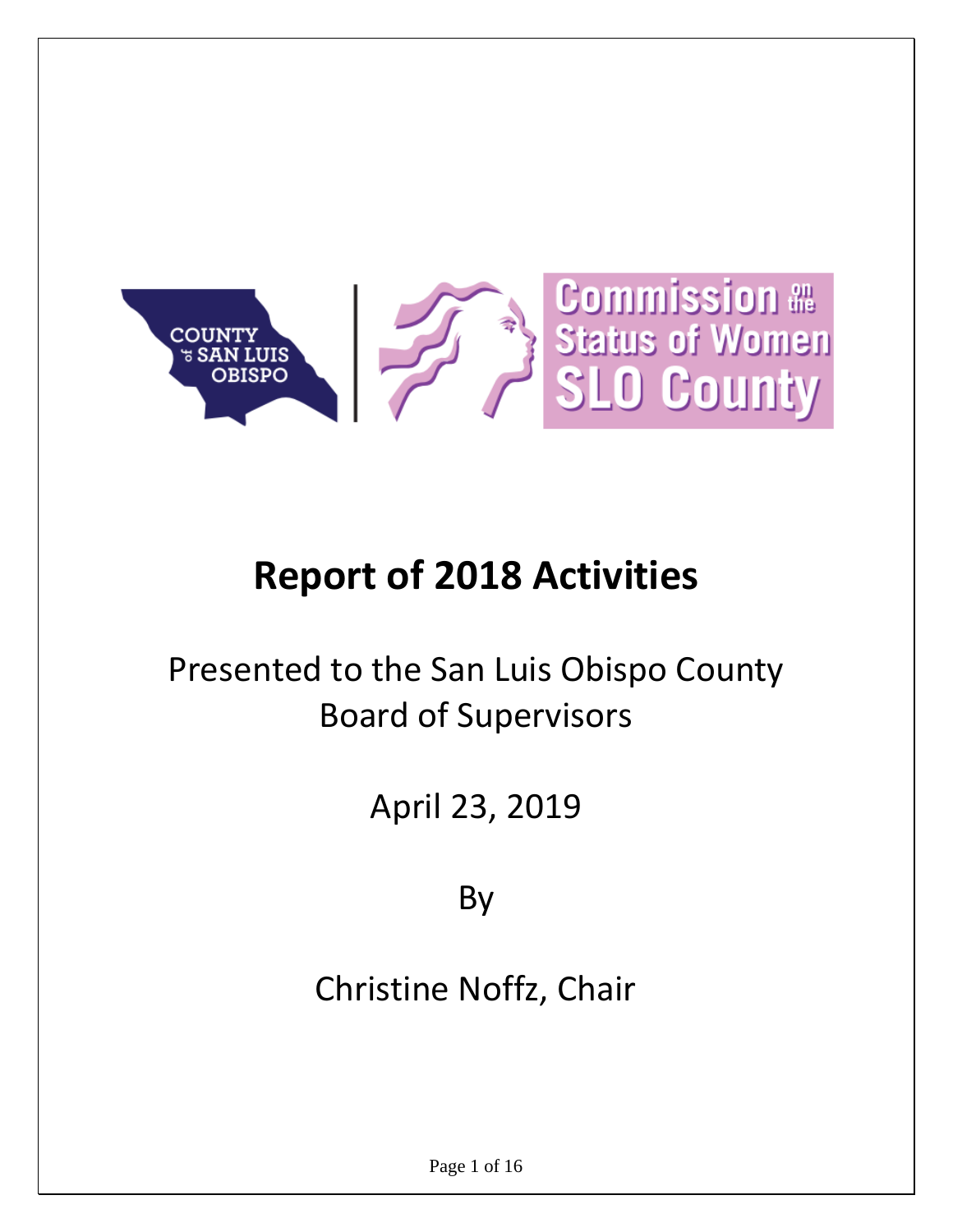### **Table of Contents**

| <b>Commission History</b>                              | 3              |
|--------------------------------------------------------|----------------|
| <b>Mission Statement</b><br>$\bullet$                  | 3              |
| 45 <sup>th</sup> Anniversary                           | 3              |
| <b>Current Roster</b>                                  | 4              |
| 2018 Activities                                        | 5              |
| <b>Community Outreach</b><br>$\bullet$                 | 5              |
| 2018 Commission Events                                 | 6              |
| Women's Wall of Fame                                   | 6              |
| Helping Women & Girls PERIOD.<br>$\bullet$             | 6              |
| About the Women's Issue Survey                         | $\overline{7}$ |
| National Association of Commissions for Women (NACW)   | 8              |
| Association of California Commissions for Women (ACCW) | 8              |
| 2018 Survey Results                                    | 9              |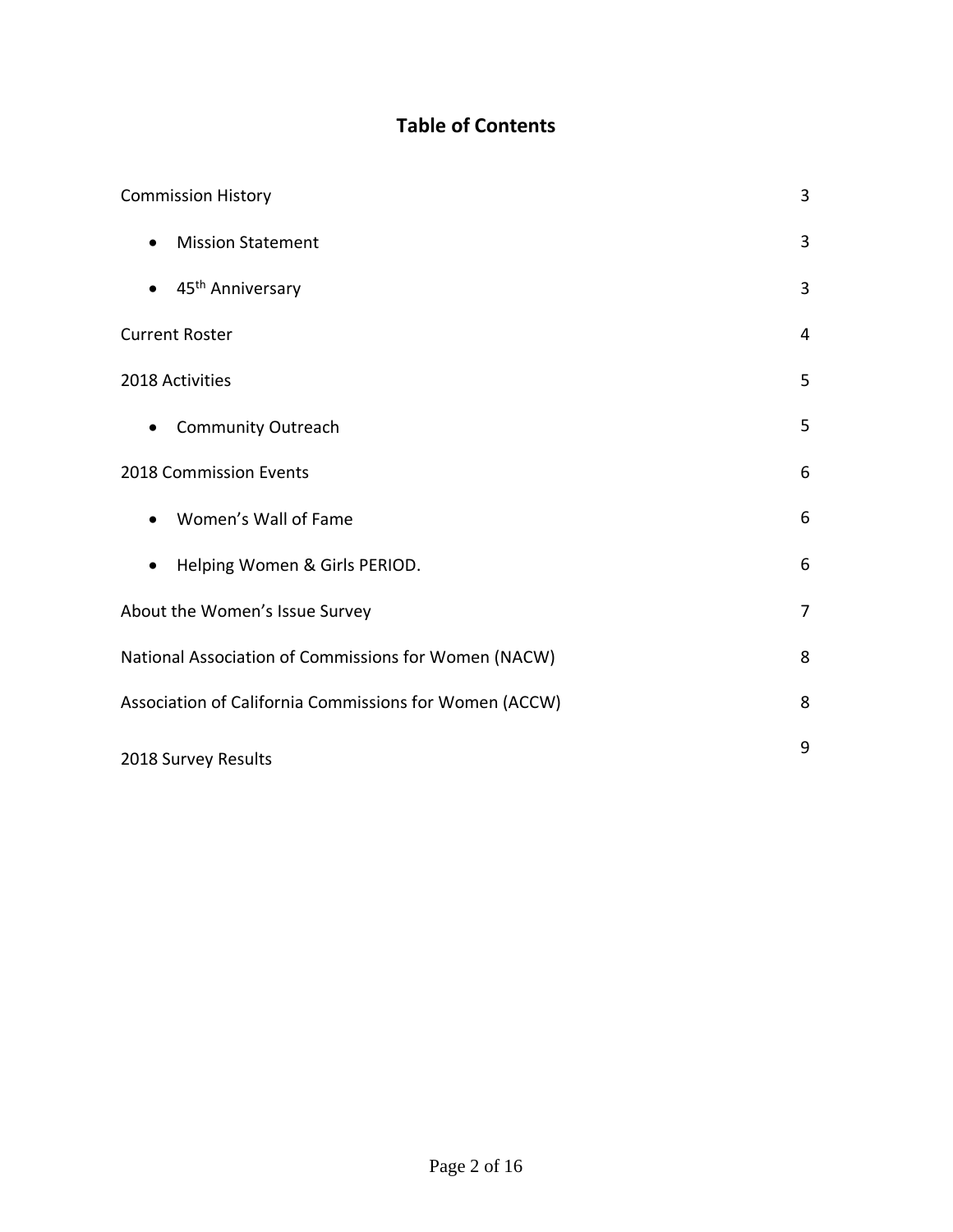## **Commission History**

Established on May 5, 1975 by Board of Supervisors Heilman, Willeford, Kupper, Mankins and Krejsa. The San Luis Obispo County Commission on the Status of Women is an advisory board to the County Board of Supervisors. Our charge is to help understand the issues facing women and girls in our county and to share that information with the Board of Supervisors. The primary way we do this is through our Women's Issues Survey.

### **Mission Statement**

Advocate for equal rights and for the agencies and programs that support the health, socioeconomic, and professional wellbeing of women and girls in our communities.

Enhance the quality of women's lives by identifying key issues that face women in our County and recommend solutions for those issues.

Facilitate action by sponsoring projects and by serving as the coordinating body for the various community organizations that are dedicated to women and girls.

Our goal is to increase collaborative efforts among County groups to influence public policy.

## **45th Anniversary**

In the year 2020, the Commission will be celebrating its  $45<sup>th</sup>$  year of representing the needs of women and girls within our County and reporting those needs to the County Board of Supervisors. A committee of Commissioners is being created to celebrate our 45<sup>th</sup> year through community outreach and putting on free events that support survey results indicating current issues affecting women.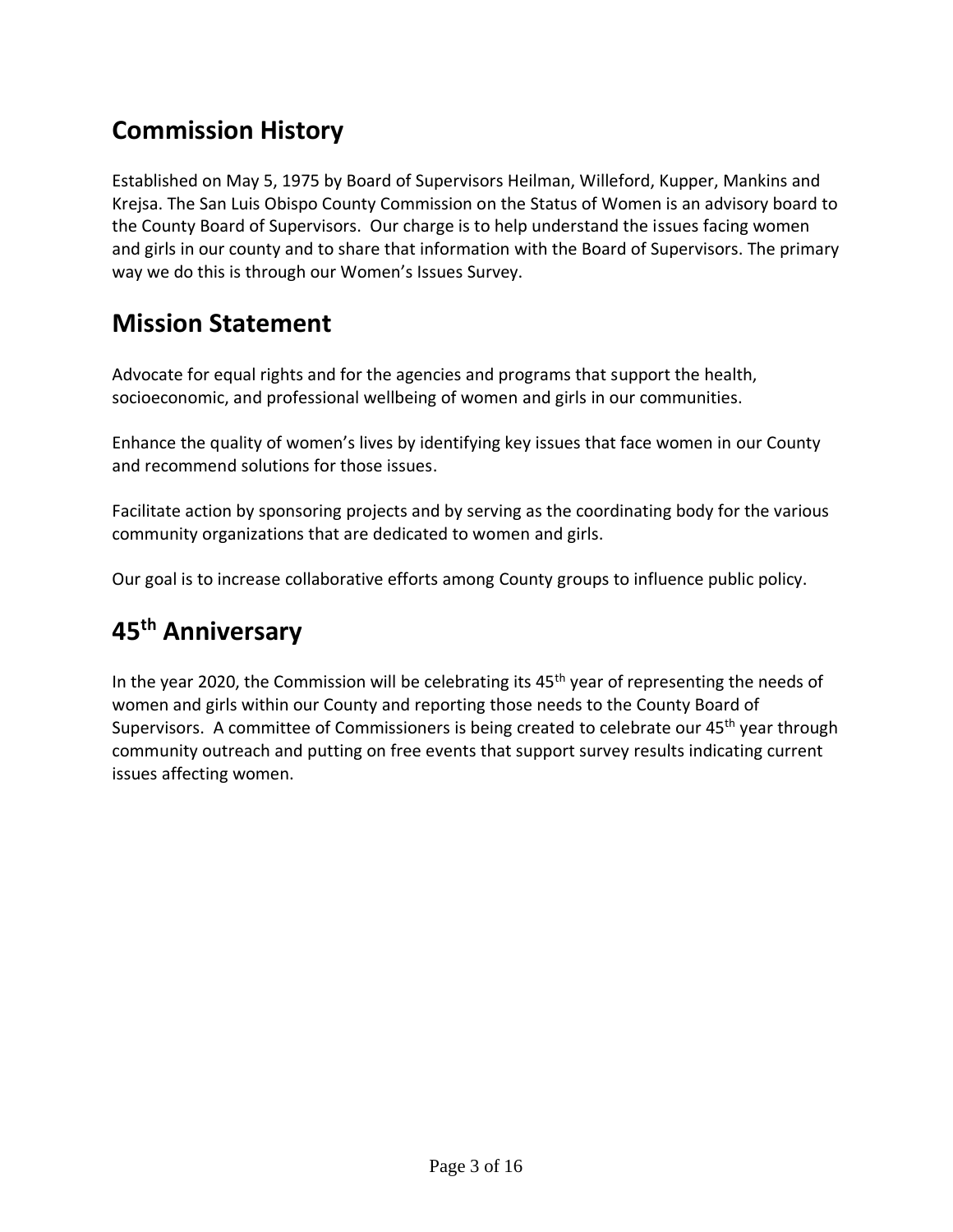### **Current Roster**

- **District 1:** Joeli Yaguda, Nancy Fiske, one vacancy
- **District 2:** Paulla Ufferheide, Elaina Cano, one vacancy
- **District 3:** Christine Noffz, Rosemary Wrenn, Andrea Devitt
- District 4: Kathy Veder, Deanna Teixeira, Robyn DeRohan
- **District 5:** Shawna Scott, Shirley Summers, one vacancy
	- ➢ **Chair =** Christine Noffz, District 3
	- ➢ **Vice-Chair** = Paulla Ufferheide, District 2
	- ➢ **Treasurer** = Shirley Summers, District 5
	- ➢ **Secretary** = Shawna Scott, District 5

### **Commissioner Status**

- Amanda King District 3, resigned November 2018
- Three new Commissioners gained early 2019
	- o Elaina Cano District 3
	- o Nancy Fiske District 1
	- o Andrea Devitt District 2
- Commissioners needed in
	- o District 1, District 2, District 5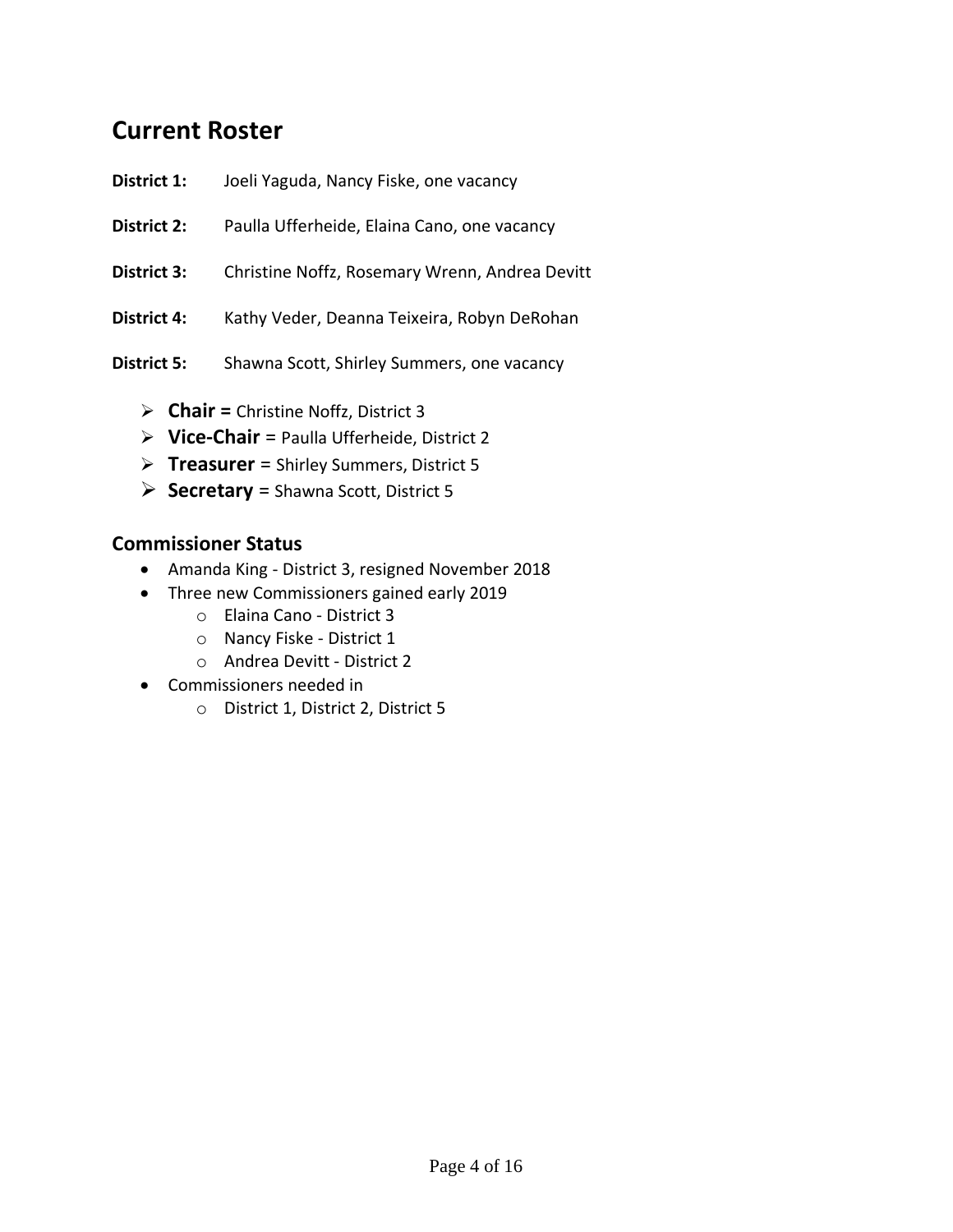### **2018 Activities**

#### **Website –** [www.slowomen.org](http://www.slowomen.org/)

- Online access to our survey available both in English and Spanish
- Printable surveys are also available in English and Spanish
- Links to local governmental and health and human services website
- Outreach/partnerships/events linked on home page
- Women's Wall of Fame forms, nominees, and winners are located on the site

#### **Social Media**

- Shared our survey and access to information, articles, data, and tools that relate to survey responses and women's issues on:
	- o Facebook
	- o LinkedIn
	- o Twitter
	- o Instagram
	- o NextDoor
- Shared local free and low fee seminars related to women's issues with followers

### **Community Outreach**

- Guest speakers attended meetings throughout the year. Speakers are used to educate the Commissioners, leverage partnerships with other community agencies and businesses, and to open up dialogue and gain data and details on the needs of women and girls in our communities.
- Hosted a booth at the *SLO Women's March* / *Call to Action Alley* where we successfully captured 200 surveys from a wide variety of ages, socioeconomic backgrounds, and ethnicities of women and girls in our County.
- Hosted a table at Cal Poly's *Women in Business Defining Her Future* Conference where we educated students and attendees on the Commission, the resources that are available to them throughout the County.
- Honored fourteen women from throughout the County at our 5<sup>th</sup> Annual Women's Wall of Fame. One of the winners is now a Commissioner. This is the second year in a row where our event inspired already very busy community-oriented women to volunteer their time and knowledge to the Commission.
- Partnered with ECHO to hold a "drive by" feminine hygiene drive for homeless women and girls benefiting ECHO. The event was such a success, ECHO shared products with the other homeless shelters throughout the County. They now have a year's supply of feminine hygiene products.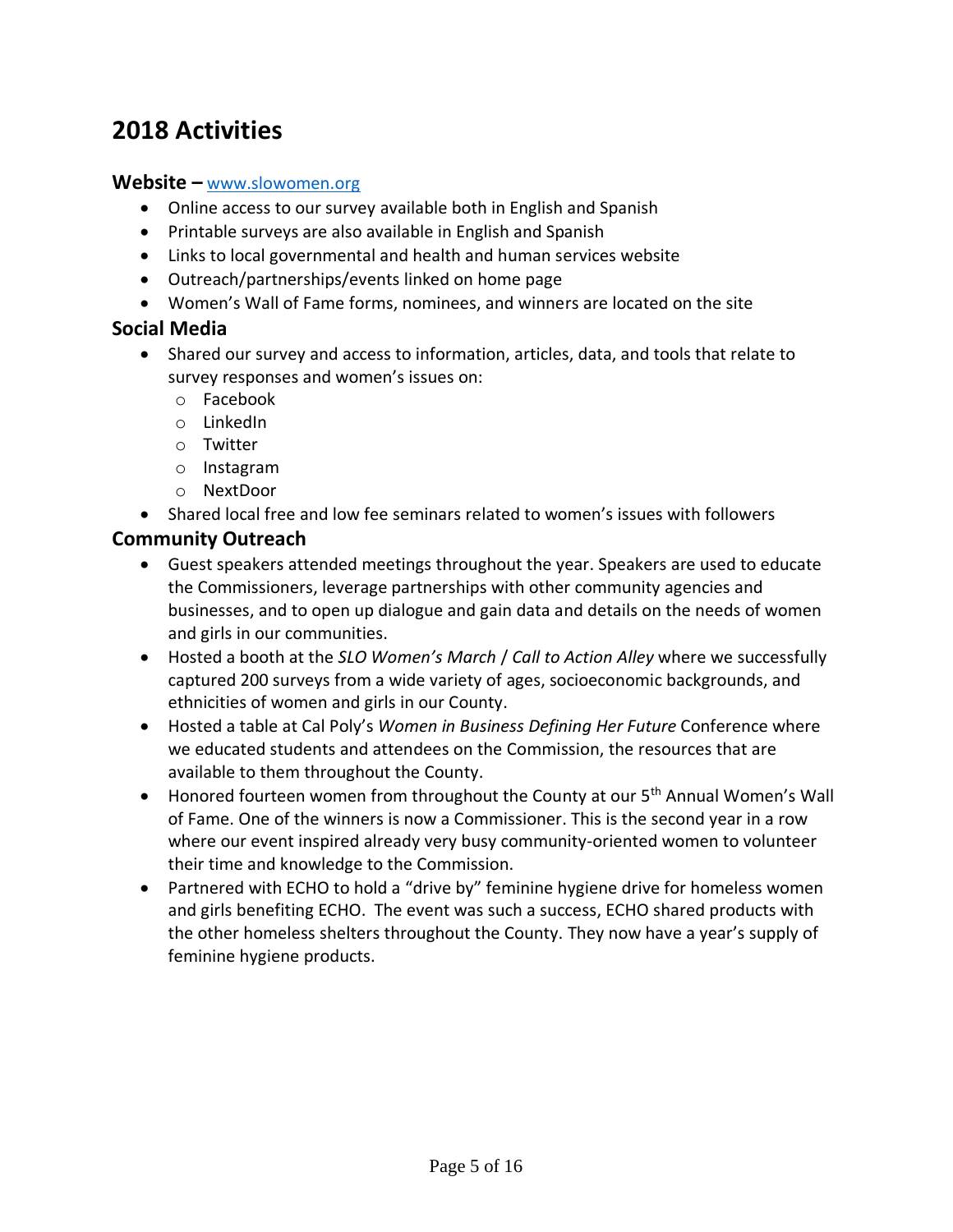### **Award**

The Commission was awarded NACW's Achievement Award for our Women's Way to Wealth forum held in 2017. This award was provided to the Commission for providing a free event that educated and empowered women to manage their finances, credit report, insurance, and legal needs.

### **2018 Commission Events**

- **5 th Annual Women's Wall of Fame** March 10, 2018.
	- o Theme was "Stronger Together."
	- o Keynote speaker was SLO's Police Chief Deanna Cantrell.
	- o Over 140 women and men attended, including Supervisor Gibson.
	- $\circ$  14 women were nominated. One winner in each of three categories was chosen by Commissioner's from Contra Costa County Commission on the Status of Women.
- **Helping Women & Girls PERIOD** "drive by" feminine hygiene drive
	- o Held in leu of our Annual Holiday Reception
	- o Benefited El Camino Homeless Organization (ECHO)
	- o Brought light to the subject of menstruation, which is unfortunately still considered taboo today, and is experienced by half of our population.
	- o Collected 245 Boxes of tampons which equals 9,154 individuals
	- o Collected 236 Boxes of pad which equals 7,379 individuals
	- $\circ$  Out pouring of support was so great that ECHO shared products with the other homeless shelters in our County
	- o Products will cover a year of need within ECHO shelters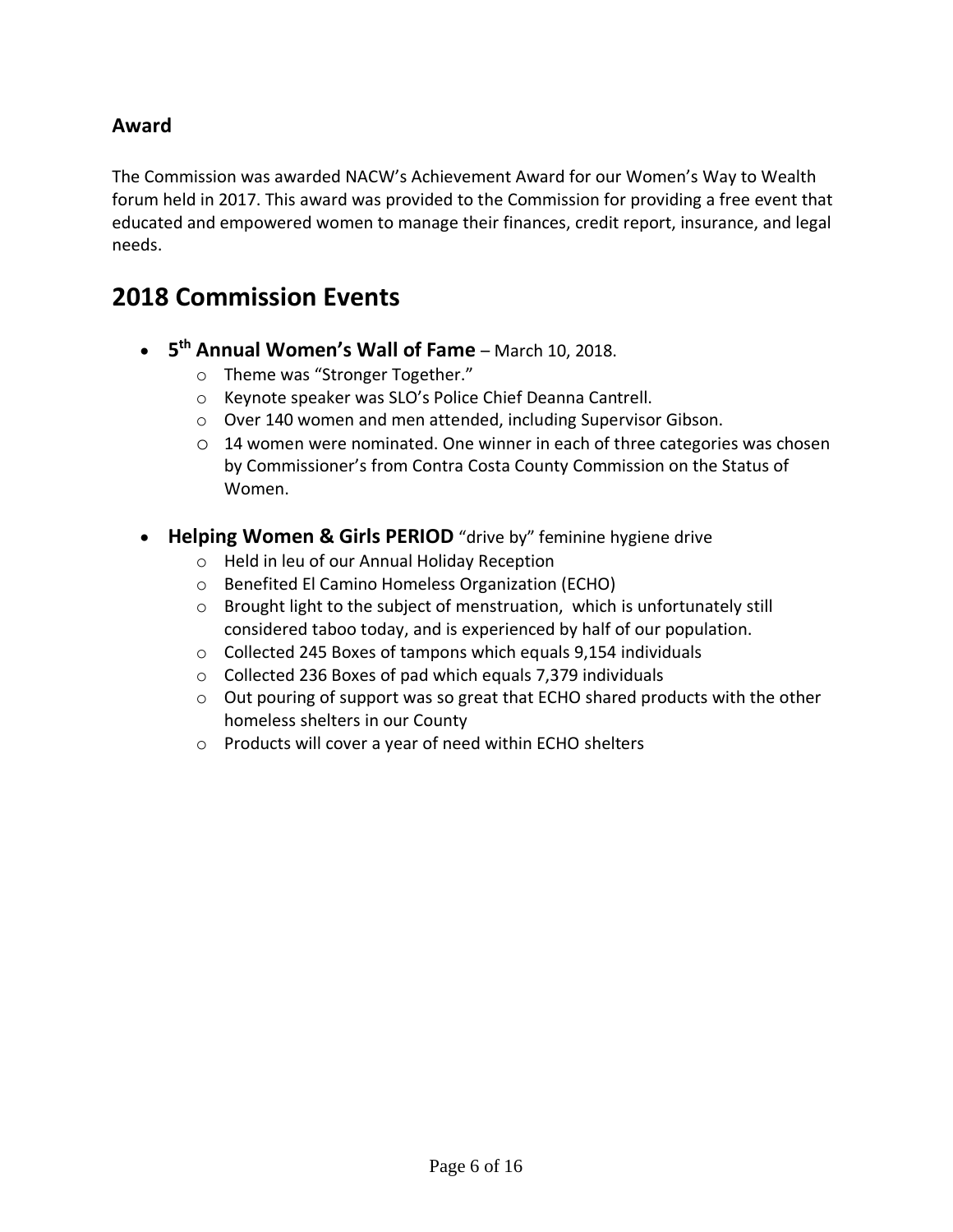### **About the Women's Issues Survey**

The survey was created to collect data and information regarding the needs and challenges facing women and girls in our County to share with the Board of Supervisors. Since 2015, we have used Survey Monkey to make it easier to compile survey response details to the Board. Responses can now be broken down by District and depicted in graph format for each of each Supervisor's use.

As Commissioners attend events, volunteer, and interact with others, they share the power of letting their Board of Supervisors know their needs by sharing their voice and perspectives through the completion of our survey.

For the last two years, we have seen an increase in surveys primarily due to: 1) having a booth at *SLO Women's March Call to Action Alley* and; 2) through social media posts through multiple channels.

Free events are created in support of the top issues women and girls are facing within our County. Examples include:

- Women's Way to Health:
	- $\circ$  Experts in their field are assembled to help attendees understand the resources available for them throughout the County such as:
		- 1. Health care related agencies and non-profits
		- 2. Mental health agencies
		- 3. Nutrition
		- 4. Dental
		- 5. Physical Fitness
- Women's Way to Wealth:
	- $\circ$  Experts in their field are assembled to share best practices and practical tools attendees can implement immediately such as:
		- 1. How to Take Good Care of Your Credit
		- 2. Wills, Trust, and How to Care for Your Family
		- 3. Budgeting and Investments
		- 4. Life, Disability, Long-Term Care and Rental/Home Insurance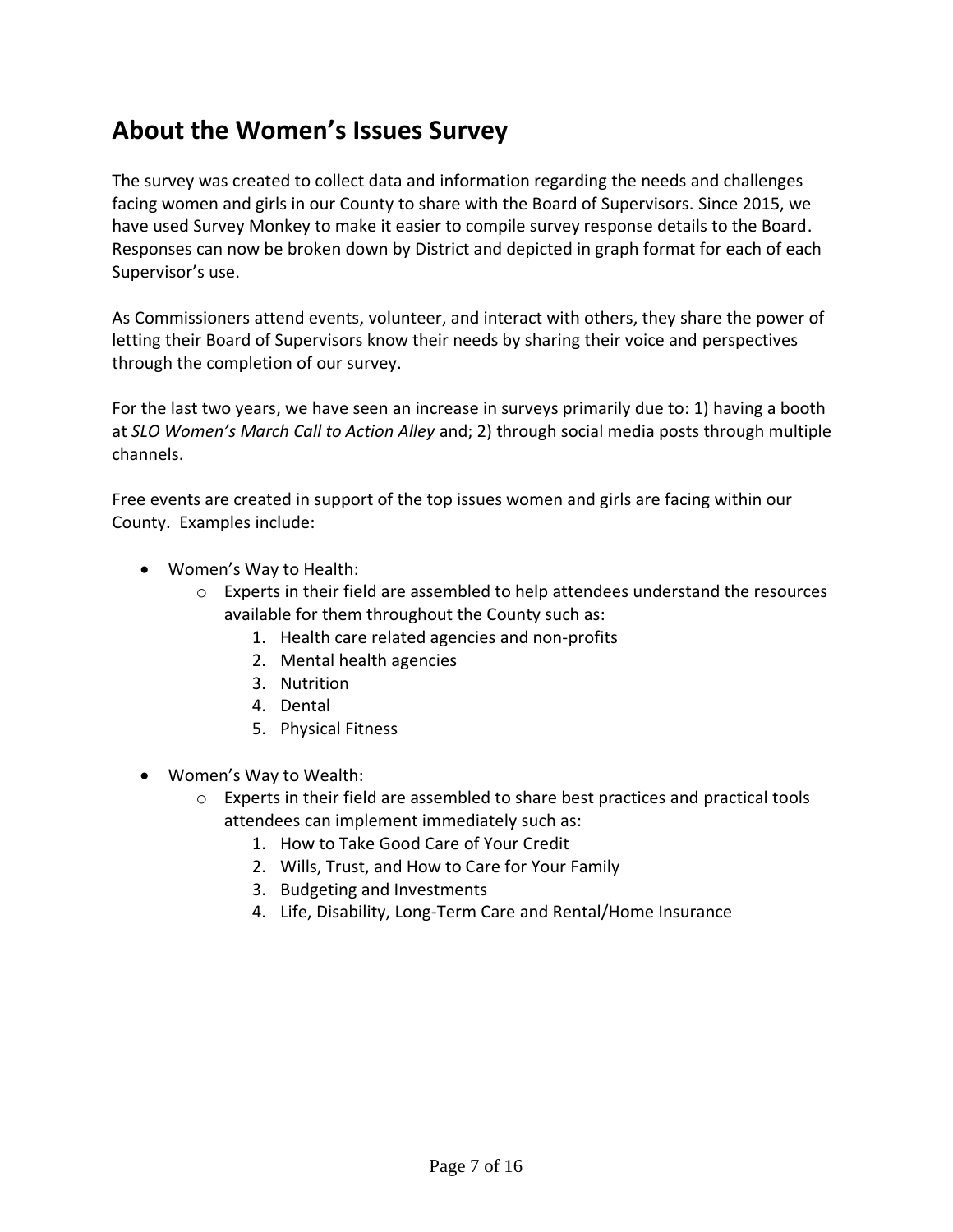## **National Association of Commissions for Women (NACW)**

NACW assists and supports Commissions for women to ensure that they not only survive but thrive. They provide valuable programs, meaningful activities, relevant resources and available expertise to member Commissions. Their network of state and local Commissions across the country exchange information, ideas, and best practices to support and guide Commissions.

The San Luis Obispo County Commission on the Status of Women is a member of NACW. We have formed alliances with national partners and built relationships among other Commissions who are looking to promote equality and justice for all women and girls and to ensure they are represented and empowered in their communities.

Each year they hold an annual conference where national and local women's issues are reviewed and discussed, and practical tools and resources are provided. Last year's event was held in Los Angeles, where the Commission networked with other National Commissions, learned ways to advocate effectively for women, and were provided tools and briefings on key women's issues.

Currently Commissioner Kathy Veder, District 4, sits on NACW's Board.

### **Association of California Commissions for Women (ACCW)**

ACCW promotes viability, strength, and effectiveness of Commissions by encouraging them to advise elected officials about key issues and initiatives that affect women and girls within their local area and within the State of California. They strive to help Commissions to be funded by local Government and to give the women and girls of California a voice. Their objective is to develop a Statewide agenda on issues of concern and to ensure implementation of key policy and legislative changes to address those concerns.

ACCW holds a conference yearly where local and statewide women's issues are reviewed and discussed and tools and resources are provided. Last year's meeting was held in Los Angeles where two Commissioners attended.

Currently Commissioner Shawna Scott, District 5, sits on ACCW's Board.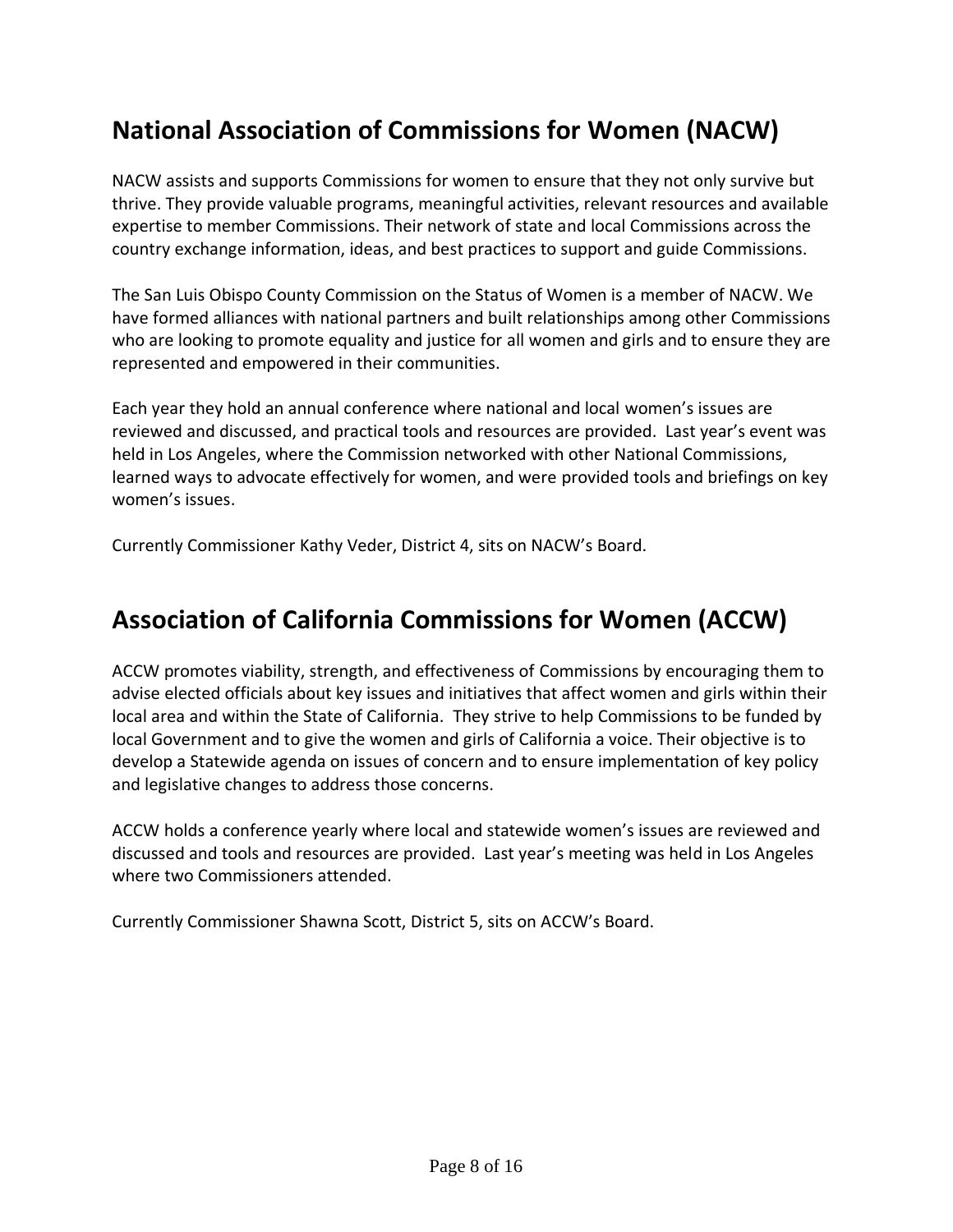### **2018 Survey Results**

**1. How do you rate the overall quality of life for you and your family here in San Luis Obispo county? (On a scale of 1 = Poor and 10 = Excellent.)**

| Rating: | <b>Percentage of Responses:</b> |
|---------|---------------------------------|
| 10      | 22%                             |
| 09      | 23%                             |
| 08      | 27%                             |
| 07      | 15%                             |
| 06      | 05%                             |
| 05      | 03%                             |
| 04      | 01%                             |
| 03      | 01%                             |
| 02      | 01%                             |
| 01      | 01%                             |

#### **2. How secure do you feel about:**



### **3. Which of the following issues are you dealing with right now? (Top 5)**

| Answer:                            |     | Percentage: |
|------------------------------------|-----|-------------|
| <b>Financial Security</b>          | 34% |             |
| <b>Health Issues</b>               | 29% |             |
| Affordable Housing/Lack of Housing | 24% |             |
| <b>Mental Health</b>               | 19% |             |
| <b>None</b>                        | 24% |             |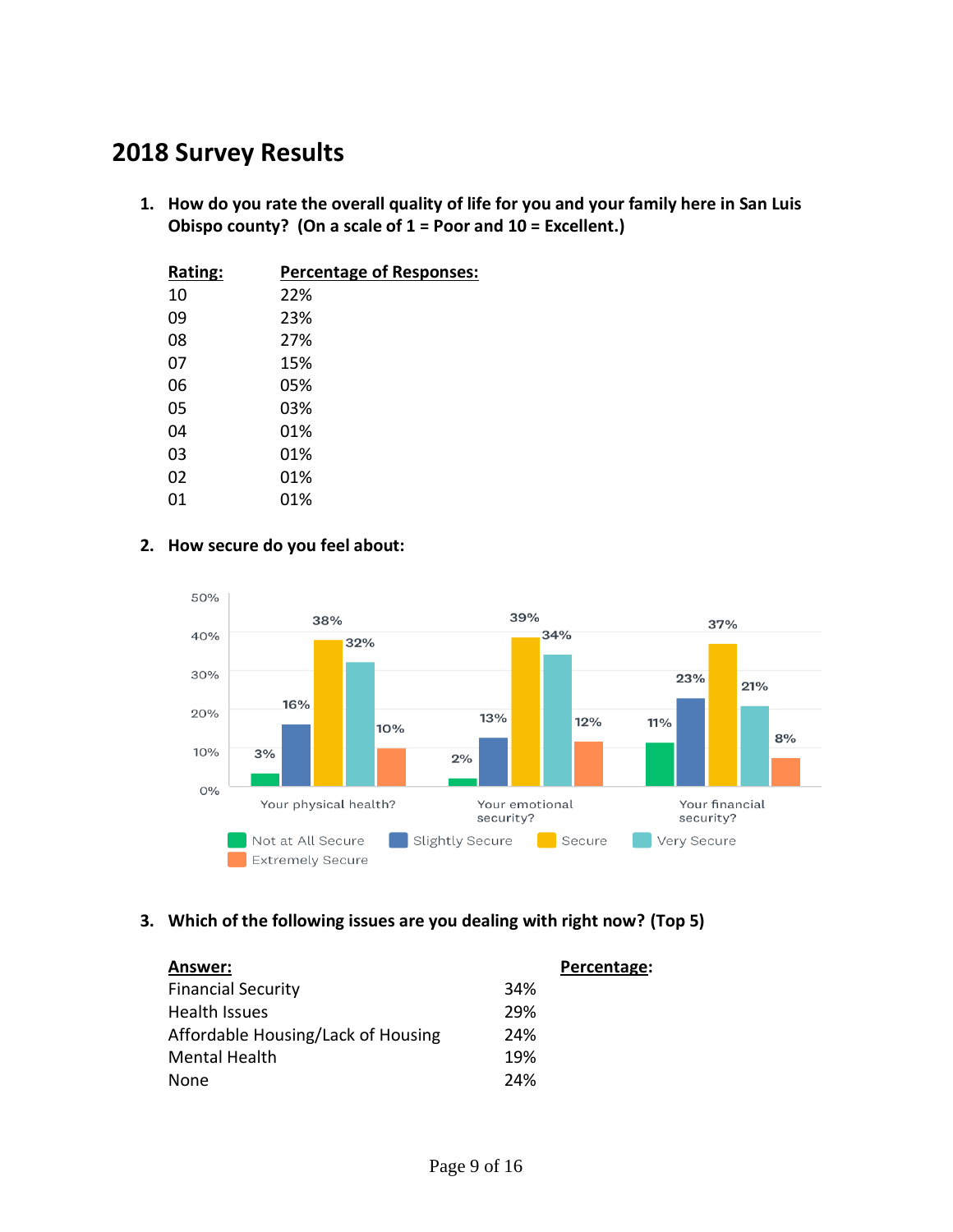**4. What type of programs and services would you like? (Top 5)**

| Answer:                   | Percentage: |
|---------------------------|-------------|
| Senior Issues             | 38%         |
| <b>Health Issues</b>      | 37%         |
| <b>Financial Planning</b> | 30%         |
| Education                 | 25%         |
| <b>Birth Control</b>      | 23%         |

**5. What are the barriers, if any, preventing you from getting help you may need? (Top 5)**

| Answer:                              | Percentage: |
|--------------------------------------|-------------|
| Don't know what's available          | 39%         |
| <b>None</b>                          | 36%         |
| <b>Finances</b>                      | 21%         |
| Don't know how to access             | 18%         |
| Intimidated/Hesitant to ask for help | 13%         |

### **6. What is the best way for you to receive information about future programs and services?**

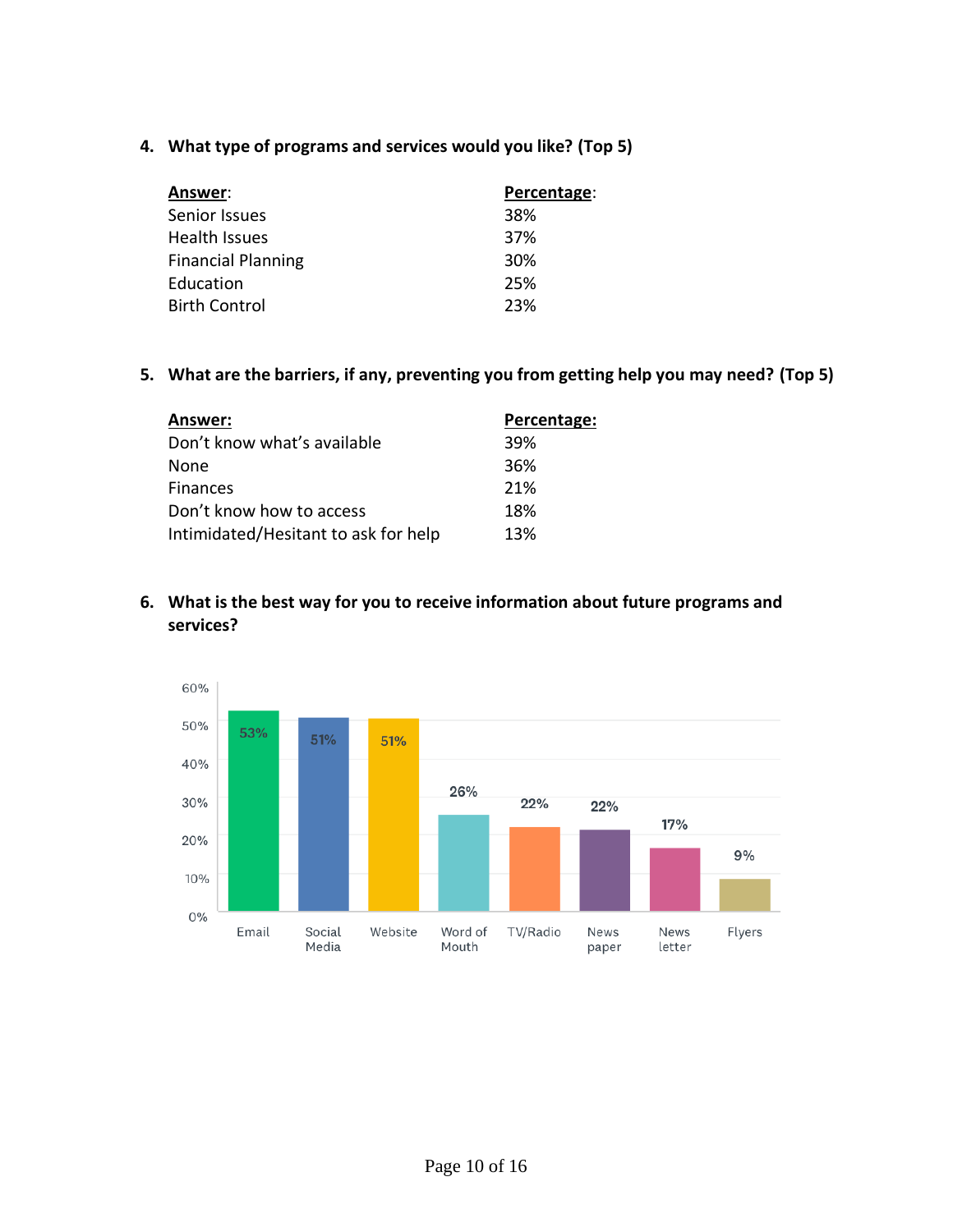

### **7. Which of the following describes your current employment status?**

### **8. What is your current occupation? (Top 10)**

| Retired<br>13%<br>06%<br><b>Nurse</b> | Percentage: |
|---------------------------------------|-------------|
|                                       |             |
|                                       |             |
| 06%<br>Teacher                        |             |
| Student<br>06%                        |             |
| 03%<br>Manager                        |             |
| <b>Business Owner</b><br>03%          |             |
| 03%<br>Educator                       |             |
| 03%<br>Assistant                      |             |
| 02%<br>Engineer                       |             |
| Sales<br>02%                          |             |

### **9. If retired, what was your occupation? (Top 5)**

| Answer:               | Percentage: |
|-----------------------|-------------|
| <b>Nurse</b>          | 12%         |
| Teacher               | 10%         |
| Educator              | 07%         |
| <b>Business Owner</b> | 03%         |
| Director              | 02%         |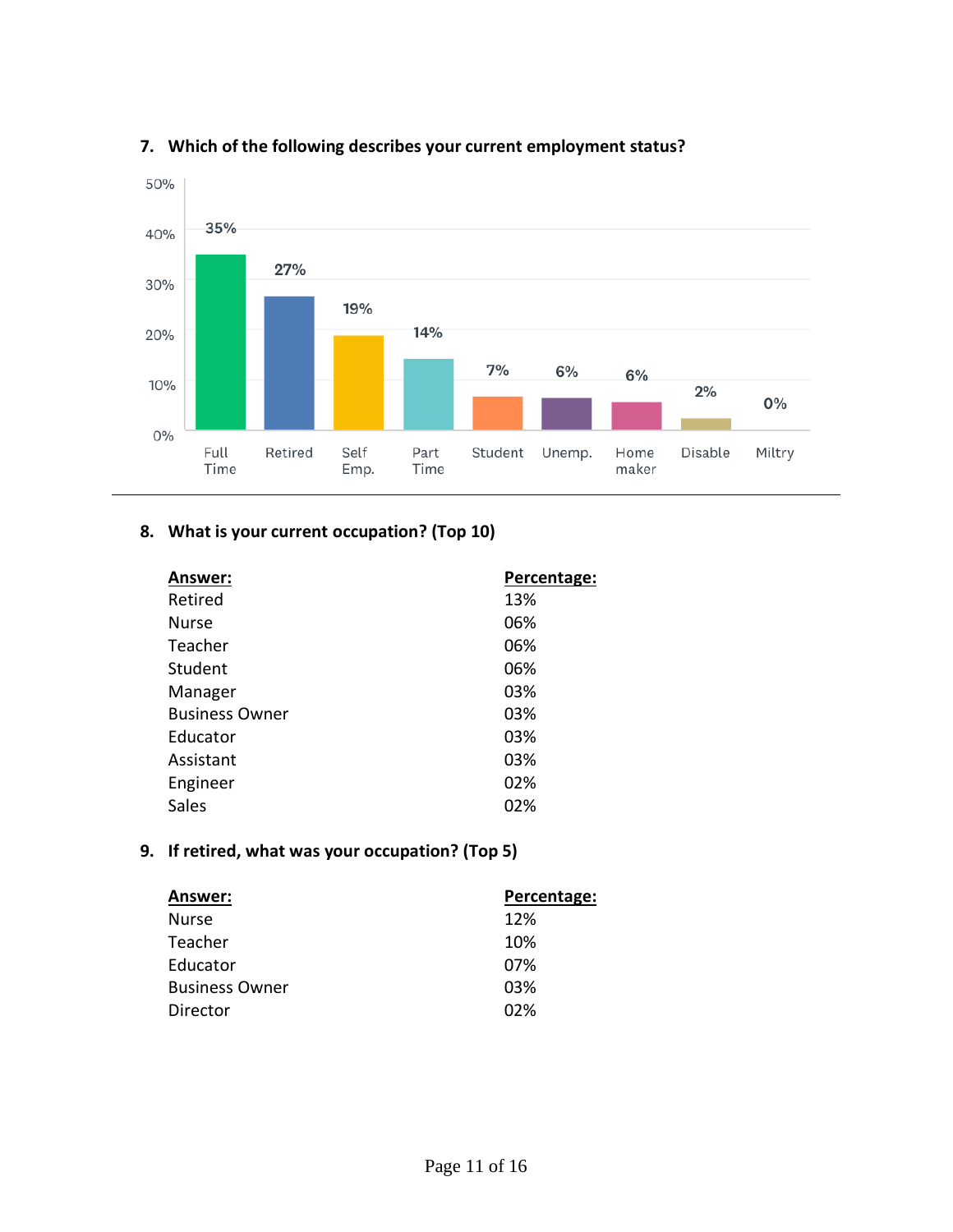### **10. What are your hobbies/interests?**

| Answer:                                | Percentage: |
|----------------------------------------|-------------|
| Reading                                | 77%         |
| Travel                                 | 59%         |
| Exercise                               | 54%         |
| <b>Hiking</b>                          | 54%         |
| Cooking                                | 51%         |
| Arts/Crafts                            | 49%         |
| Volunteering                           | 46%         |
| Music                                  | 44%         |
| Gardening                              | 40%         |
| Camping                                | 32%         |
| Internet                               | 26%         |
| Swimming                               | 22%         |
| Games/Cards                            | 22%         |
| Writing                                | 21%         |
| Sewing                                 | 18%         |
| Other (Dance, tennis, horseback riding | 13%         |
| Hunting, weaving)                      |             |
| Golf                                   | 06%         |

### **11. How is your health care funded?**

| Answer:             | Percentage: |
|---------------------|-------------|
| Employer            | 38%         |
| Medicare            | 28%         |
| Self-Funded         | 17%         |
| Spouse/Partner      | 15%         |
| Parents             | 08%         |
| Affordable Care Act | 06%         |
| Medi-Cal            | 05%         |
| I have None         | 03%         |
| Military            | 02%         |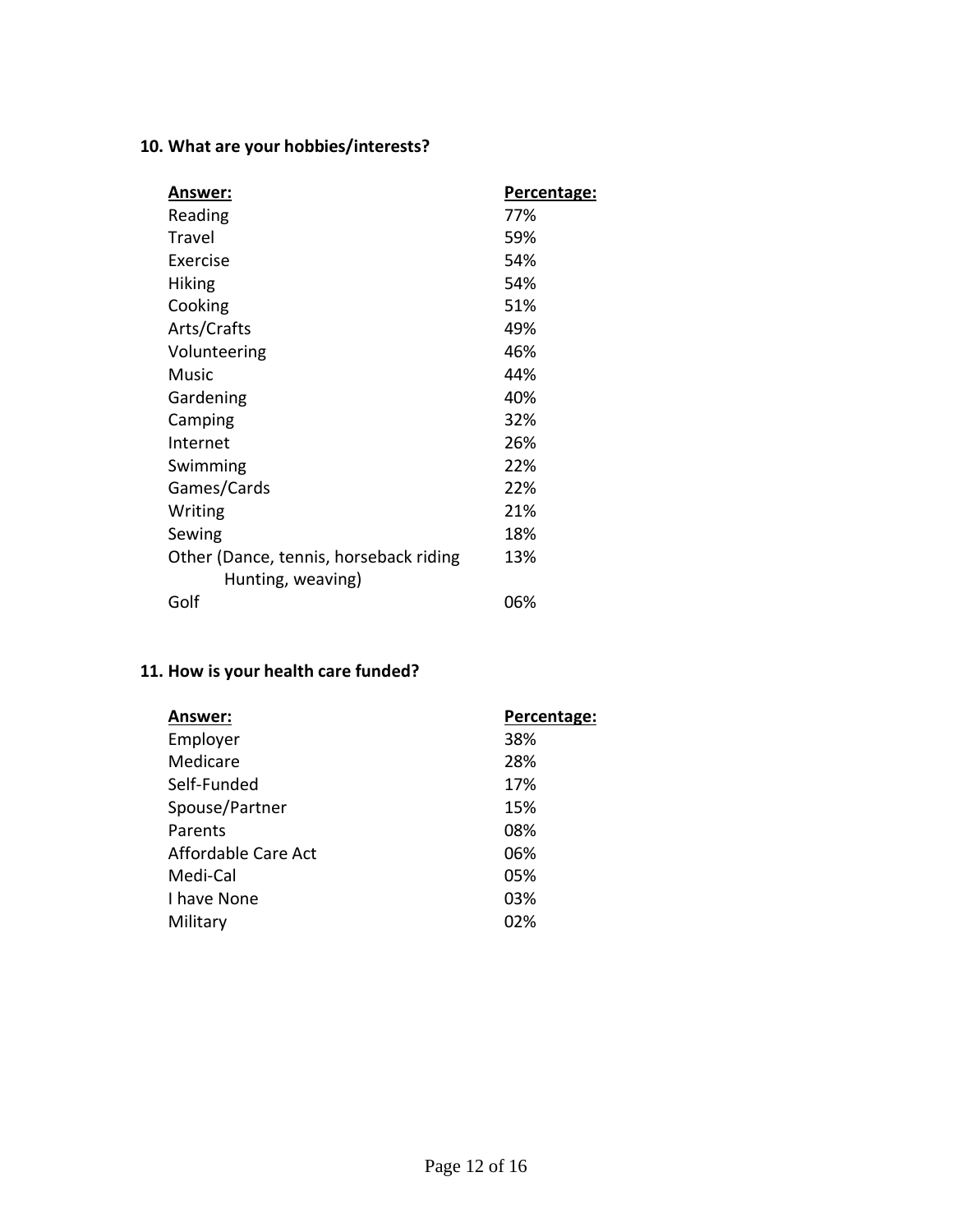

#### **12. Please select your District's Board of Supervisor representative:**

**13. How well do you think your Supervisor represents you?**







**15. Where do you currently live?**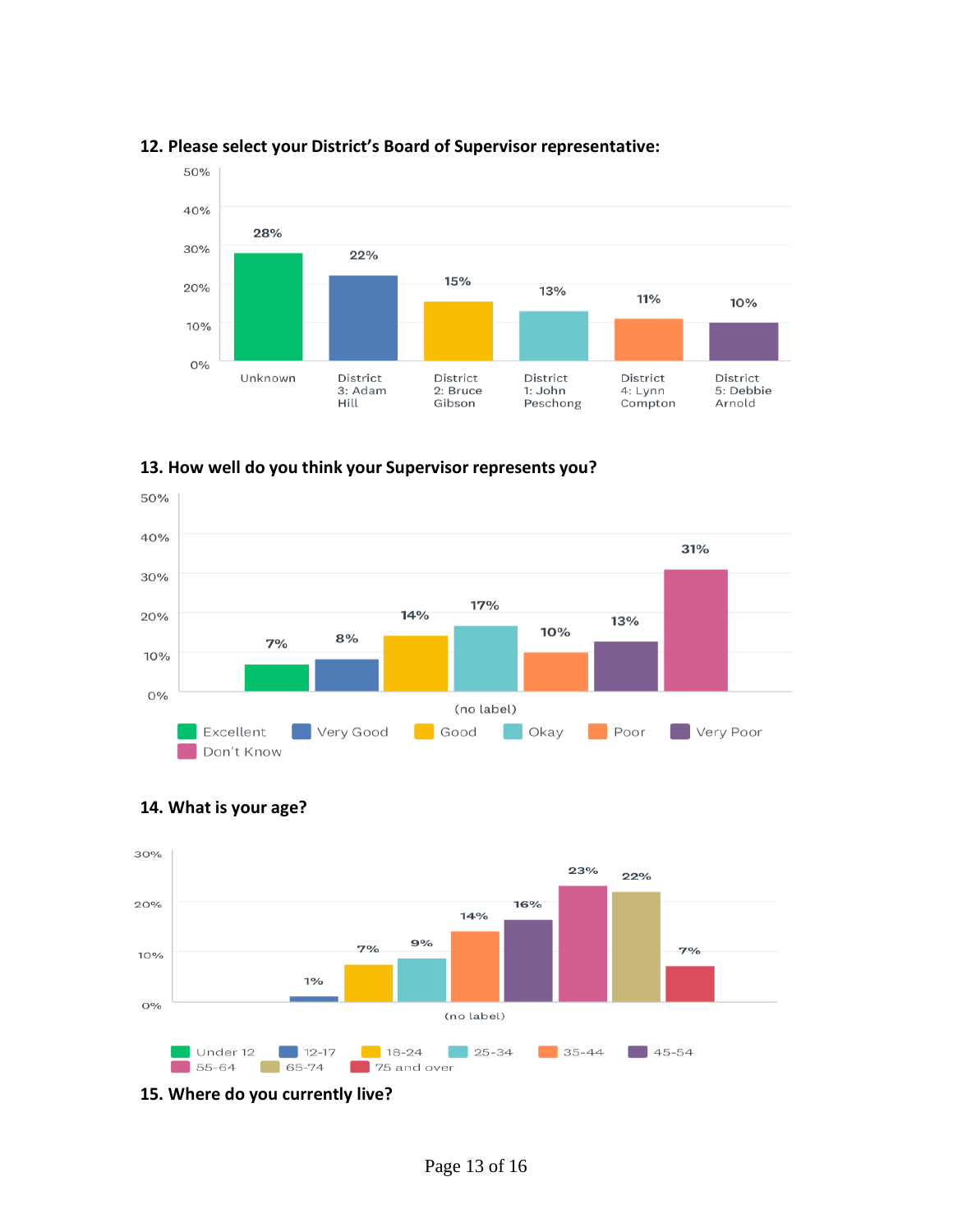

### **16. What is your zip code?**

| <b>ANSWER CHOICES</b>                                                 | <b>RESPONSES</b> |
|-----------------------------------------------------------------------|------------------|
| 93401 - San Luis Obispo                                               | 28%              |
| 93405 - San Luis Obispo<br>$\overline{\phantom{a}}$                   | 13%              |
| 93446 - Paso Robles<br>$\overline{\phantom{a}}$                       | $11\%$           |
| 93422 - Atascadero<br>$\blacktriangledown$                            | 9%               |
| 93420 - Arroyo Grande<br>$\blacktriangledown$                         | 8%               |
| 93402 - Los Osos                                                      | 6%               |
| 93428 - Cambria                                                       | 5%               |
| 93444 - Nipomo<br>$\overline{\phantom{a}}$                            | 4%               |
| 93442 - Morro Bay                                                     | 3%               |
| 93449 - Pismo Beach/Shell Beach<br>$\overline{\phantom{a}}$           | 3%               |
| 93465 - Templeton<br>▼                                                | 3%               |
| 93410 - San Luis Obispo (Cal Poly)<br>$\overline{\phantom{a}}$        | 1%               |
| 93424 - Avila Beach                                                   | 1%               |
| 93445 - Oceano                                                        | 1%               |
| 93430 - Cayucos<br>$\overline{\phantom{a}}$                           | $1\%$            |
| 93433 - Grover Beach                                                  | 1%               |
| 93453 - Santa Margarita/California Valley<br>$\overline{\phantom{a}}$ | 1%               |
| 93432 - Creston                                                       | $1\%$            |
| 93451 - San Miguel<br>$\overline{\phantom{a}}$                        | $1\%$            |
| 93426 - Bradley<br>$\overline{\phantom{a}}$                           | $O\%$            |
| 93435 - Harmony<br>▼                                                  | $O\%$            |
| 93452 - San Simeon                                                    | $O\%$            |
| 93461 - Shandon<br>$\overline{\phantom{0}}$                           | 0%               |

### **17. What is your marital status?**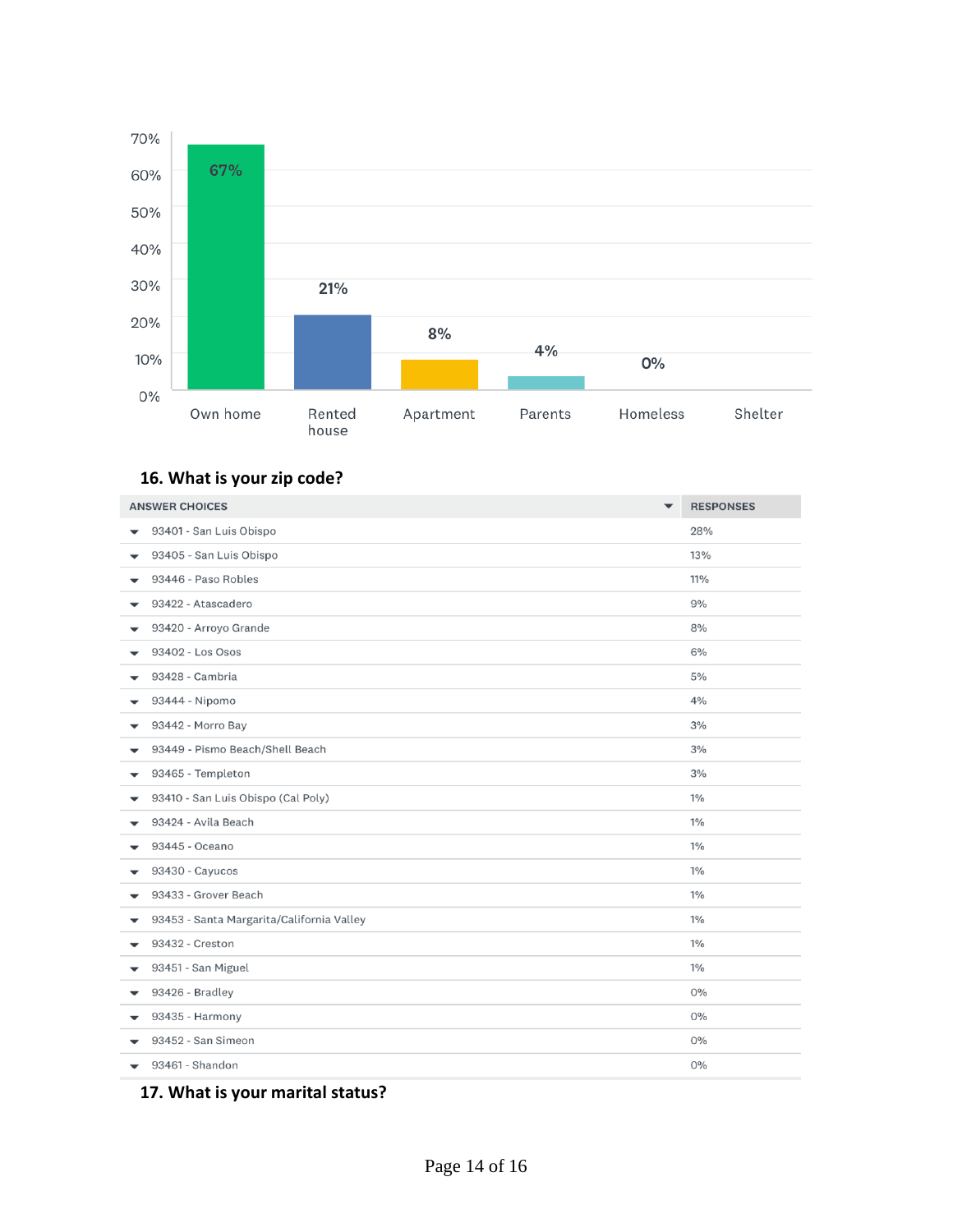

### **18. What are the age range(s) of your children and how many in each range(s)?**

| <b>Answer:</b>      | Percentage:                                                    |
|---------------------|----------------------------------------------------------------|
| None                | 06%                                                            |
| Under 6 years old   | 14%                                                            |
| $6 - 10$ years old  | 17%                                                            |
| $11 - 17$ years old | 14%                                                            |
| 18 and older        | 59%                                                            |
|                     | Note – These percentages may be underrepresented due to misung |

derstanding of the Question. Some respondents checked multiple boxes including none.



### **19. What is your race/ethnicity?**